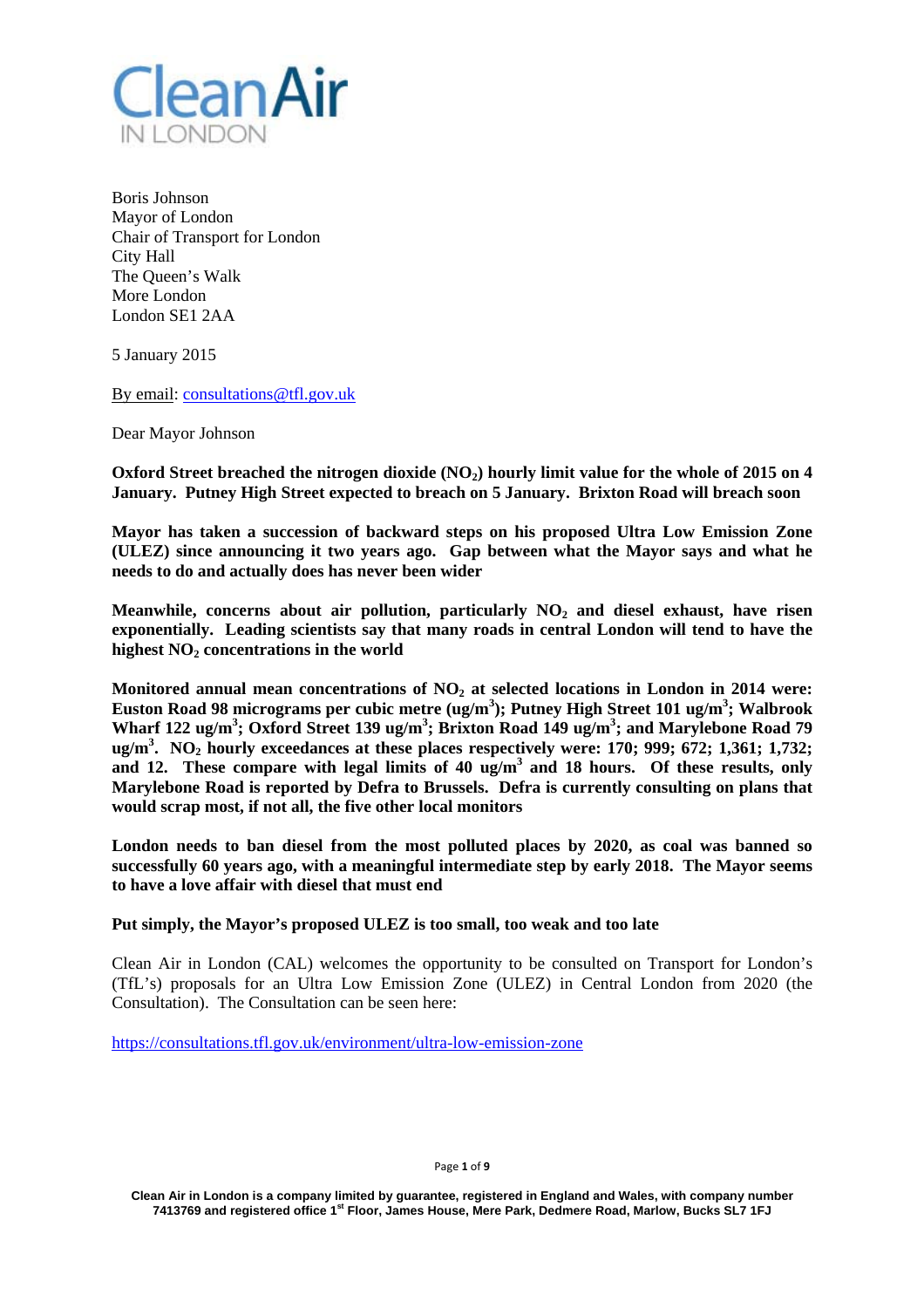

CAL is a voluntary organisation which campaigns to achieve urgently and sustainably full compliance with World Health Organisation (WHO) guidelines for air quality throughout London and elsewhere.

CAL is independent of any government funding, has cross party support and a large number of supporters, both individuals in London and organisations. CAL provides a channel for both public concern and expert opinion on air pollution in London. This document provides both general and expert comments in response to the Consultation.

Traffic is a major cause of air pollution in London, which in turn causes thousands of premature deaths per year, and many thousands more illnesses, chronic illness and disability. For this reason, traffic measures are also measures to deal with air pollution.

# **Quotes**

Simon Birkett, Founder and Director of Clean Air in London, said:

"Clean Air in London estimates that Oxford Street breached the nitrogen dioxide  $(NO<sub>2</sub>)$  hourly limit value for the whole of 2015 on 4 January. Putney High Street is expected to breach on 5 January. Brixton Road will breach soon.

"The Mayor has taken a succession of backward steps on his proposed Ultra Low Emission Zone (ULEZ) since announcing it two years ago. The gap between what the Mayor says and what he needs to do and actually does has never been wider.

"Meanwhile, concerns about air pollution, particularly  $NO<sub>2</sub>$  and diesel exhaust, have risen exponentially. Leading scientists say that many roads in central London will tend to have the highest  $NO<sub>2</sub>$  concentrations in the world.

"Monitored annual mean concentrations of  $NO<sub>2</sub>$  at selected locations in London in 2014 were: Euston Road 98 micrograms per cubic metre (ug/m<sup>3</sup>); Putney High Street 101 ug/m<sup>3</sup>; Walbrook Wharf 122 ug/m<sup>3</sup>; Oxford Street 139 ug/m<sup>3</sup>; Brixton Road 149 ug/m<sup>3</sup>; and Marylebone Road 79 ug/m<sup>3</sup>. NO<sub>2</sub> hourly exceedances at these places respectively were: 170; 999; 672; 1,361; 1,732; and 12. These compare with legal limits of 40 ug/m<sup>3</sup> and 18 hours. Of these results, only Marylebone Road is reported by Defra to Brussels. Defra is currently consulting on plans that would scrap most, if not all, the five other local monitors.

"London needs to ban diesel from the most polluted places by 2020, as coal was banned so successfully 60 years ago, with a meaningful intermediate step by early 2018. The Mayor seems to have a love affair with diesel that must end.

"Put simply, the Mayor's proposed ULEZ is too small, too weak and too late."

#### Page **2** of **9**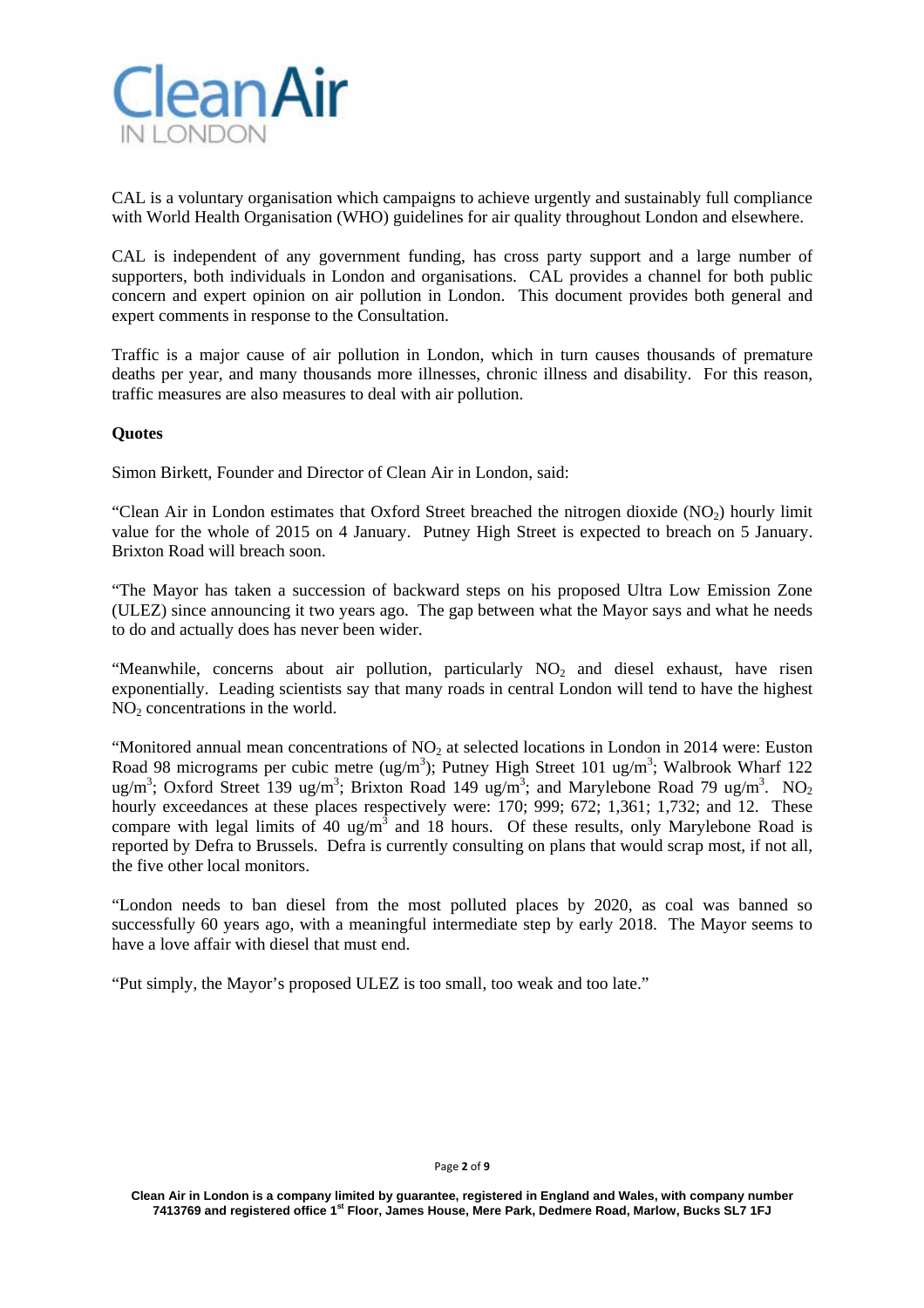

# **Response**

The Mayor's proposed ULEZ is too small, too weak and too late.

# **Backward steps**

The Mayor announced his plans for the so-called ULEZ on 13 February 2013 when announcing also his plan to scrap Phase 5 of his own low emission zone that had been planned for 2015.

https://www.london.gov.uk/media/mayor-press-releases/2013/02/mayor-of-london-announces-gamechanger-for-air-quality-in-the

The Mayor said:

*"The Mayor of London has announced his intention to create the world's first Ultra Low Emission Zone in central London, in a move that he believes will deliver dramatic benefits in air quality and provide a major spur for the further development and mass take-up of zero and low emission vehicles. He has asked Transport for London to prepare plans to look at introducing a scheme that would aim to ensure all vehicles driving in the centre of the capital during working hours would be zero or low emission, and the feasibility of introducing such a scheme from 2020."* **CAL emphasis.**

and

*"The Mayor of London, Boris Johnson, said: "Creating the world's first big city ultra low emission zone has the potential to be a game changing moment in the quality of life of our great capital. My vision is a central zone where almost all the vehicles running during working hours are either zero or low emission. This would deliver incredible benefits in air quality and stimulate the delivery and mass use of low emission technology."* 

At the same time the Mayor announced the cancelling of Phase 5 of the London-wide low emission zone from 2015 saying:

*"Phase five of the capital's Low Emission Zone is due to be introduced in 2015 and the Mayor has confirmed it will now only apply to Transport for London's fleet of buses. By limiting phase 5 of the Low Emission Zone to the TfL bus fleet the Mayor expects to save around £350m in costs for businesses using vehicles that would have been affected by the changes. In today's speech the Mayor explained how he believes a range of alternative measures can deliver around 200 per cent of the benefits forecast by the original proposal for phase 5 of the Low Emission Zone."* 

Since then the Mayor has taken a succession of backward steps. These have included:

i. in March 2014, changing a ban on vehicles that are not zero or low emission to allowing Euro 6 diesel vehicles and Euro 4 petrol vehicles (and later) into the ULEZ;

http://cleanair.london/event/transport-for-london-transforming-londons-urban-environmentnext-steps-for-roads-and-air-quality/

**Clean Air in London is a company limited by guarantee, registered in England and Wales, with company number 7413769 and registered office 1st Floor, James House, Mere Park, Dedmere Road, Marlow, Bucks SL7 1FJ**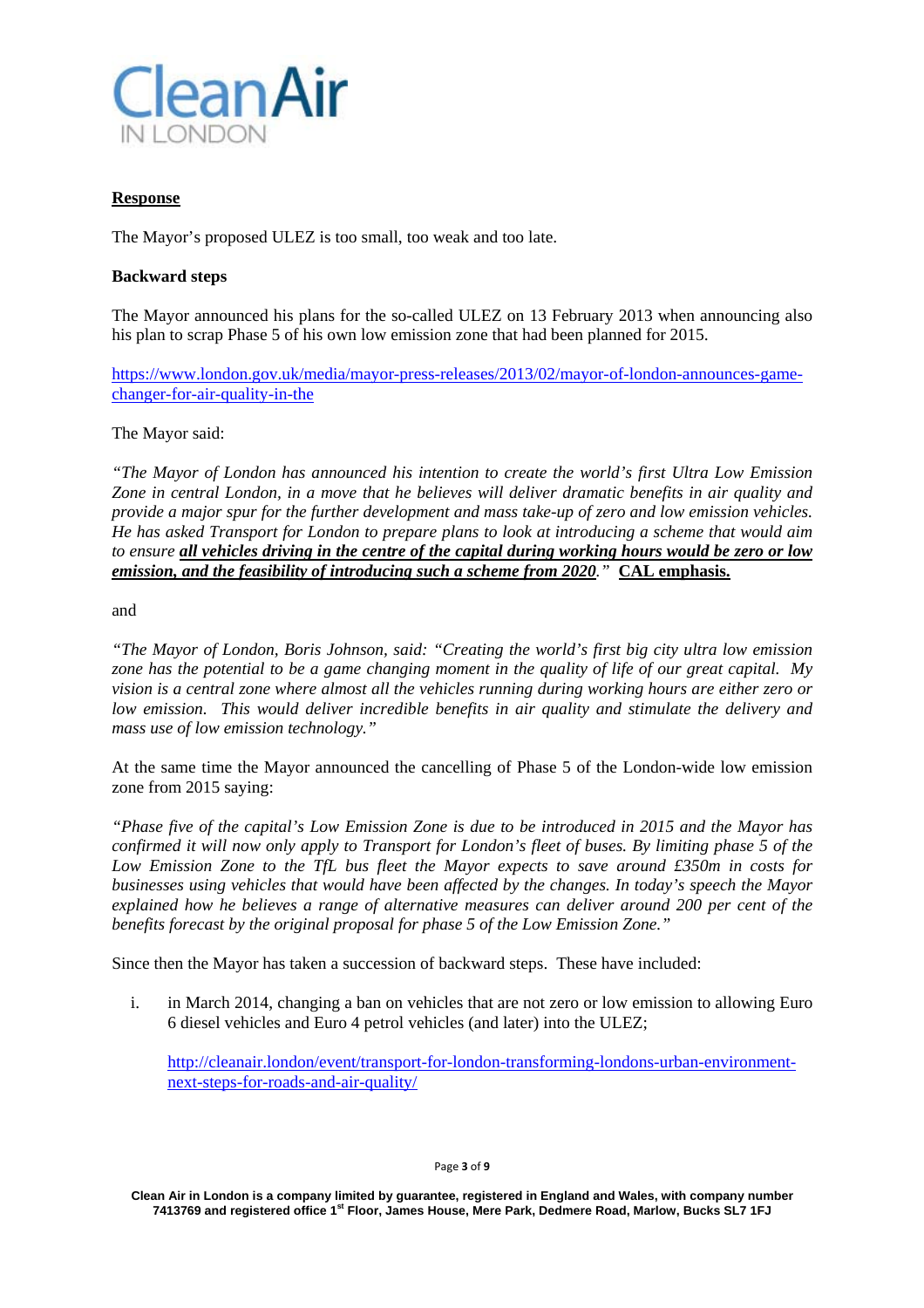

ii. in July 2014, changing the proposed ban of pre-euro 6 diesel vehicles and pre-Euro 4 petrol vehicles to a daily charge;

http://cleanair.london/sources/boris-takes-backward-steps-on-his-own-ulez/

iii. in November 2014, proposing a complete exemption from the ULEZ standards for about 300 of the new Routemaster Buses (pages 57 to 59);

http://cleanair.london/wp-content/uploads/CAL-294-ULEZ-Supplementaryinformation\_Final-2910141.pdf

iv. in November 2014, proposing a 100% discount until September 2023 for some 30,000 residents currently claiming a discount on the Central London Congestion Charge.

As you know, CAL has also lodged a complaint with the Advertising Standards Authority that Londoners may be wildly misled by the Mayor's claims of reductions in vehicle pollution in one or more of the ULEZ consultation advertisements.

http://cleanair.london/health/complaint-to-advertising-standards-authority-about-mayors-ulezadvertisement/

The gap between what the Mayor says and what he needs to do and actually does has never been wider than on air pollution and the ULEZ in particular.

# **The Need**

In the last two years, knowledge and concerns about air pollution, particularly  $NO<sub>2</sub>$  and diesel exhaust, have risen exponentially.

These have included:

i. the WHO highlighting the dangers of  $NO<sub>2</sub>$ . The WHO published two 'state of the art' reports on the health impacts of air pollution in 2013 and classified outdoor air pollution and fine particulate matter ( $PM<sub>2.5</sub>$ ) as carcinogenic to humans in October 2013.

http://www.euro.who.int/en/health-topics/environment-and-health/airquality/publications/2013/review-of-evidence-on-health-aspects-of-air-pollutionrevihaap-project-final-technical-report

http://www.euro.who.int/en/health-topics/environment-and-health/airquality/publications/2013/health-risks-of-air-pollution-in-europe-hrapie-project.-newemerging-risks-to-health-from-air-pollution-results-from-the-survey-of-experts

ii. the Mayor predicting breaches of the  $PM_{10}$  Air Quality Objective in 2020 (pages 22 and 29). The ULEZ will also do virtually nothing towards meeting the challenging and important exposure reduction target for  $PM_{2.5}$  in London by 2020 (page 177).

**Clean Air in London is a company limited by guarantee, registered in England and Wales, with company number 7413769 and registered office 1st Floor, James House, Mere Park, Dedmere Road, Marlow, Bucks SL7 1FJ**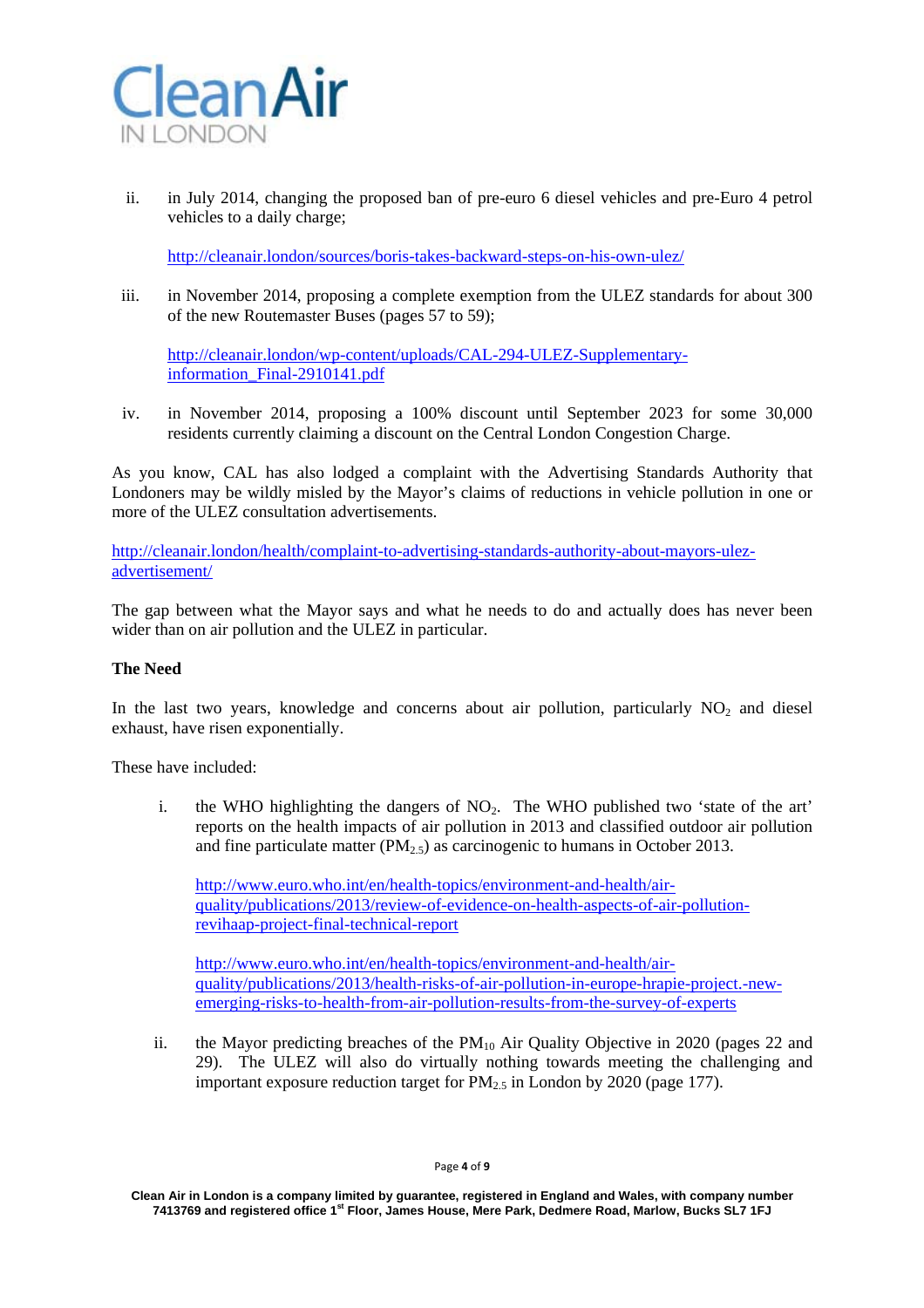

http://cleanair.london/wp-content/uploads/CAL-294-ULEZ-HIA\_Final\_ULEZconsultation\_Reduced-size1.pdf

http://uk-

air.defra.gov.uk/assets/documents/reports/cat11/1212141150\_AQEG\_Fine\_Particulate\_M atter in the UK.pdf

iii. the European Commission commencing infraction action against the UK on  $NO<sub>2</sub>$ . A 'Final written warning' (a.k.a. Reasoned Opinion) is expected soon.

http://cleanair.london/hot-topics/europe-at-its-best-takes-legal-action-against-uk-at-itsworst-on-air-pollution/

iv. CAL finding diesel vehicles are responsible for about 90% of the  $PM_{2.5}$  and NO<sub>2</sub> exhaust emissions in London. Others have published evidence that the new Euro 6 standards are not working for diesel. On average, on-road emissions of oxides of nitrogen (NOx) from the diesel vehicles tested by ICCT were about seven times higher than the limits set by the Euro 6 standard (meaning that TfL's projected reductions in computer modelled emissions by 2020 are largely illusory).

http://cleanair.london/sources/carcinogenic-diesel-exhaust-disclosed-for-everysignificant-road-in-london/

http://cleanair.london/wp-content/uploads/CAL-264-LAEI-2010\_NO2-exhaustemissions\_Draft-010314\_All-London-Zones.pdf

http://www.theicct.org/real-world-exhaust-emissions-modern-diesel-cars

CAL uncovering evidence of the widespread removal of factory-fitted diesel particulate filters.

http://cleanair.london/hot-topics/thousands-may-be-driving-diesel-vehicles-illegally-aftergovernment-failures/

The Mayor seems to have a love affair with diesel which must end.

v. world leading scientists at King's College London warning that many roads in central London will tend to have the highest concentrations of  $NO<sub>2</sub>$  in the world.

http://www.londonair.org.uk/london/asp/news.asp?NewsId=OxfordStHighNO2&StartInd  $ex=21$ 

In 2012, all 50 of the highest modelled  $NO<sub>2</sub>$  annual mean levels in the UK were in London:

http://www.thesundaytimes.co.uk/sto/news/uk\_news/National/article1379029.ece

Page **5** of **9**

**Clean Air in London is a company limited by guarantee, registered in England and Wales, with company number 7413769 and registered office 1st Floor, James House, Mere Park, Dedmere Road, Marlow, Bucks SL7 1FJ**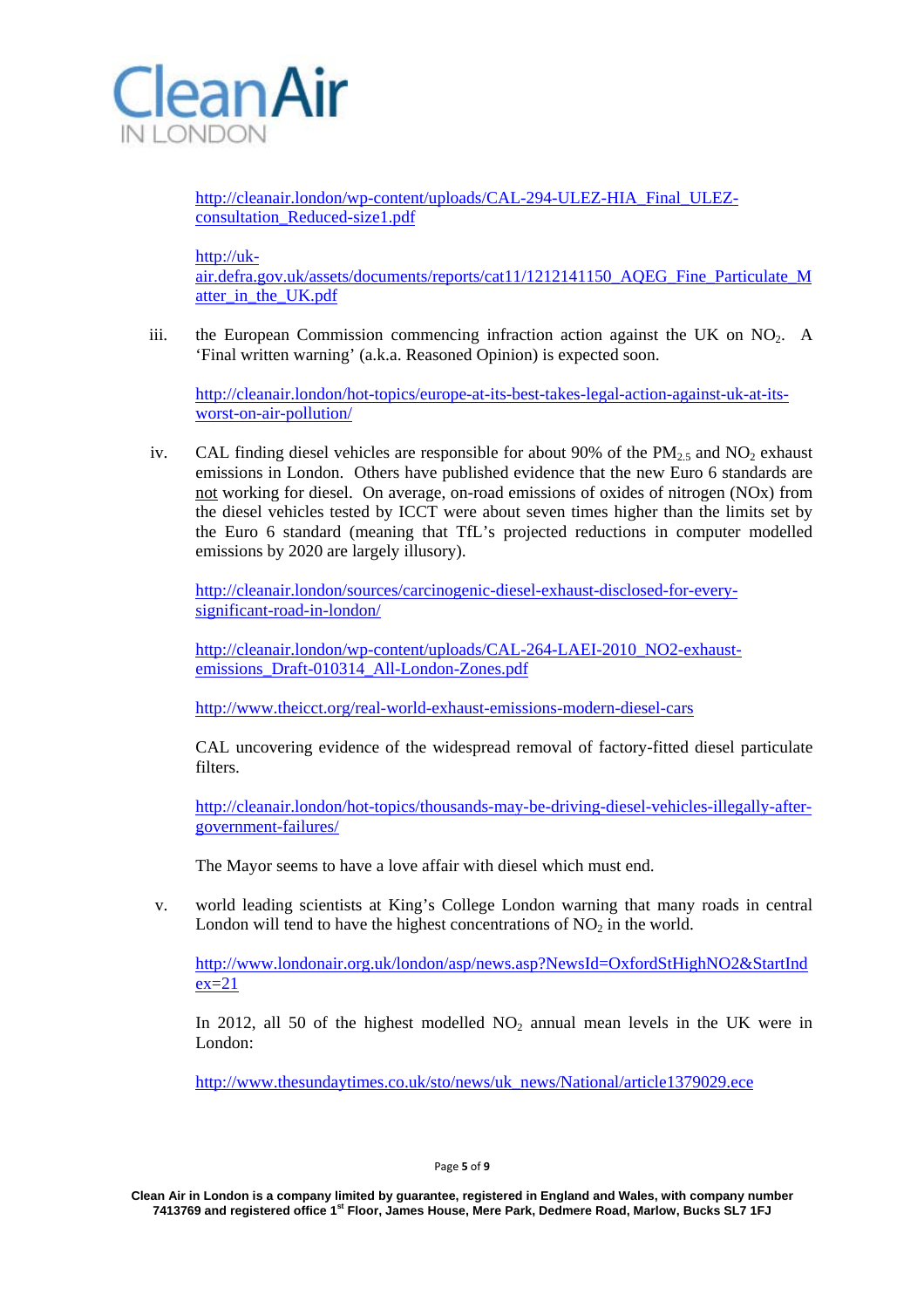

http://www.itv.com/news/london/2014-02-24/fff/

Monitored annual mean concentrations of  $NO<sub>2</sub>$  at selected locations in London in 2014 were: Euston Road 98 micrograms per cubic metre  $\left(\frac{ug}{m^3}\right)$ ; Putney High Street 101 ug/m<sup>3</sup>; Walbrook Wharf 122 ug/m<sup>3</sup>; Oxford Street 139 ug/m<sup>3</sup>; Brixton Road 149 ug/m<sup>3</sup>; and Marylebone Road 79 ug/m<sup>3</sup>. NO<sub>2</sub> hourly exceedances at these places respectively were: 170; 999; 672; 1,361; 1,732; and 12. These compare with legal limits of 40 ug/m<sup>3</sup> and 18 hours. Of these results, only Marylebone Road is reported by Defra to Brussels. Defra is currently consulting on plans that would scrap most, if not all, the five other local monitors.

http://www.londonair.org.uk/london/asp/advstatsaqobjresults.asp?site1=CD9&site2=WA 7&site3=CT6&site4=WM6&sday=1&smonth=jan&syear=2014&Submit=View

http://www.londonair.org.uk/london/asp/advstatsaqobjresults.asp?site1=CT8&site2=WM 6&site3=LB4&site4=MY1&sday=1&smonth=jan&syear=2014&Submit=View

vi. ClientEarth winning its legal case against the UK Government in the Supreme Court and then again in the Court of Justice of the European Union.

http://cleanair.london/legal/landmark-legal-victory-for-clientearth/

http://cleanair.london/legal/massive-win-for-clientearth-on-all-counts-in-landmark-airpollution-case/

vii. the Mayor's own Health Impact assessment for the ULEZ revealing for the first time the  $NO<sub>2</sub>$  mortality impacts of  $NO<sub>2</sub>$ . CAL estimates 5,061 deaths attributable to  $PM<sub>2.5</sub>$  in London in 2020 and 5,159 in 2025. These compare with the Mayor's estimate of 4,267 for PM<sub>2.5</sub> in 2008. CAL estimates 2,684 deaths attributable to  $NO<sub>2</sub>$  in London in 2020 and 1,893 in 2025 with up to one-third overlap with  $PM_{2.5}$  giving totals of 6,851 and 6,422 attributable deaths in 2020 and 2025 respectively.

http://cleanair.london/sources/mayor-publishes-health-study-revealing-deathsattributable-to-no2/

viii. the EAC publishing its excellent report 'Action on Air Quality' on 8 December 2014 with no plaudits for London

http://www.parliament.uk/documents/commons-committees/environmental-audit/HC-212-for-web.pdf

ix. the European Commission announcing its Clean Air Policy Package in December 2013. New commitments to the Package followed recent threats by President Juncker to delay or scrap it.

http://ec.europa.eu/environment/air/clean\_air\_policy.htm

Page **6** of **9**

**Clean Air in London is a company limited by guarantee, registered in England and Wales, with company number 7413769 and registered office 1st Floor, James House, Mere Park, Dedmere Road, Marlow, Bucks SL7 1FJ**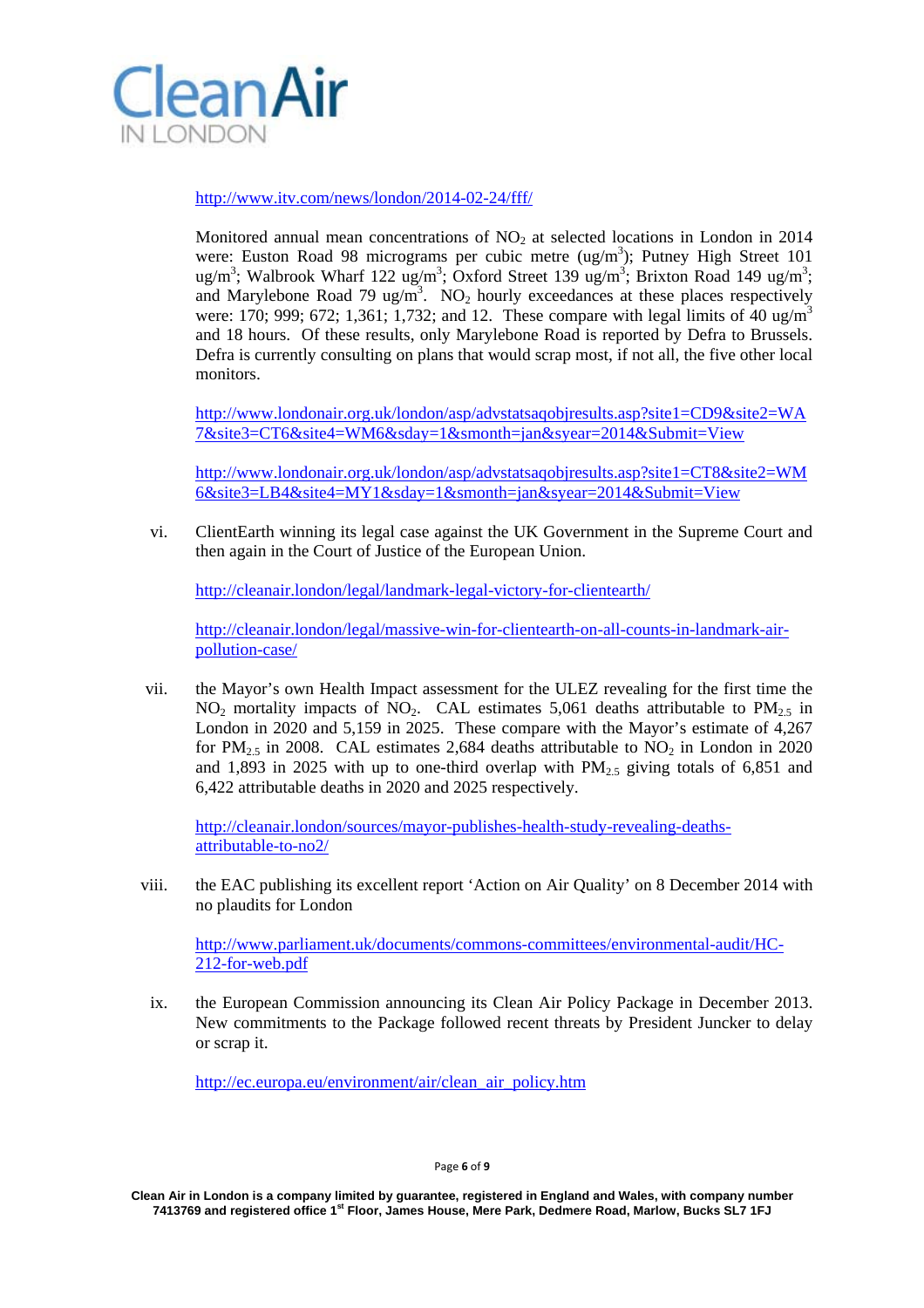

http://www.airqualitynews.com/2014/12/17/vella-clean-air-package-remains-on-the-table/

x. a statement from COMEAP is expected imminently on  $NO<sub>2</sub>$  mortality with local estimates of mortality to follow this year.

http://www.thesundaytimes.co.uk/sto/news/uk\_news/National/article1489882.ece

xi. CAL has published its recommendations for the taxi industry

http://cleanair.london/sources/mayor-is-destroying-the-taxi-industry-in-london/

xii. CAL estimates London breached the  $NO<sub>2</sub>$  hourly limit value for the whole of 2015 in Oxford Street by 4 January. Putney High Street is expected to breach on 5 January with Brixton Road following soon.

http://www.londonair.org.uk/london/asp/advstatsaqobjresults.asp?site1=LB4&site2=WM 6&site3=WA7&site4=&sday=1&smonth=jan&syear=2015&Submit=View

The excellent London Air Quality Network confirmed on 5 January the breach of the  $NO<sub>2</sub>$ hourly limit value in Oxford Street for 2015 (on 4 January).

http://www.londonair.org.uk/london/asp/publicstats.asp?region=0&site=WM6&Maptype =Google&mapview=all&statyear=2015&la\_id=&zoom=9&lat=51.475&lon=- 0.11982399999999416&laEdge=N

# Addendum

On 6 January, the LAQN confirmed the breach by Putney High Street on 5 January.

http://www.londonair.org.uk/london/asp/publicstats.asp?region=0&site=WA7&la\_id=&n etwork=All&postcode=&MapType=Google&VenueCode=

Defra is currently consulting on plans that would scrap most, if not all, monitors managed by local authorities. The consultation was launched on 19 December and closes on 30 January. See:

http://cleanair.london/legal/defra-condemned-for-proposals-scrapping-local-air-pollution-monitoring/

https://consult.defra.gov.uk/communications/laqm-review-next-steps/

In the last two years, knowledge and concerns about air pollution, particularly  $NO<sub>2</sub>$  and diesel exhaust, have risen exponentially.

# **The Opportunity**

The Mayor needs to ban carcinogenic diesel exhaust from the most polluted places by 2020, as coal burning was banned so successfully 60 years ago, with a meaningful intermediate step by early 2018.

Page **7** of **9**

**Clean Air in London is a company limited by guarantee, registered in England and Wales, with company number 7413769 and registered office 1st Floor, James House, Mere Park, Dedmere Road, Marlow, Bucks SL7 1FJ**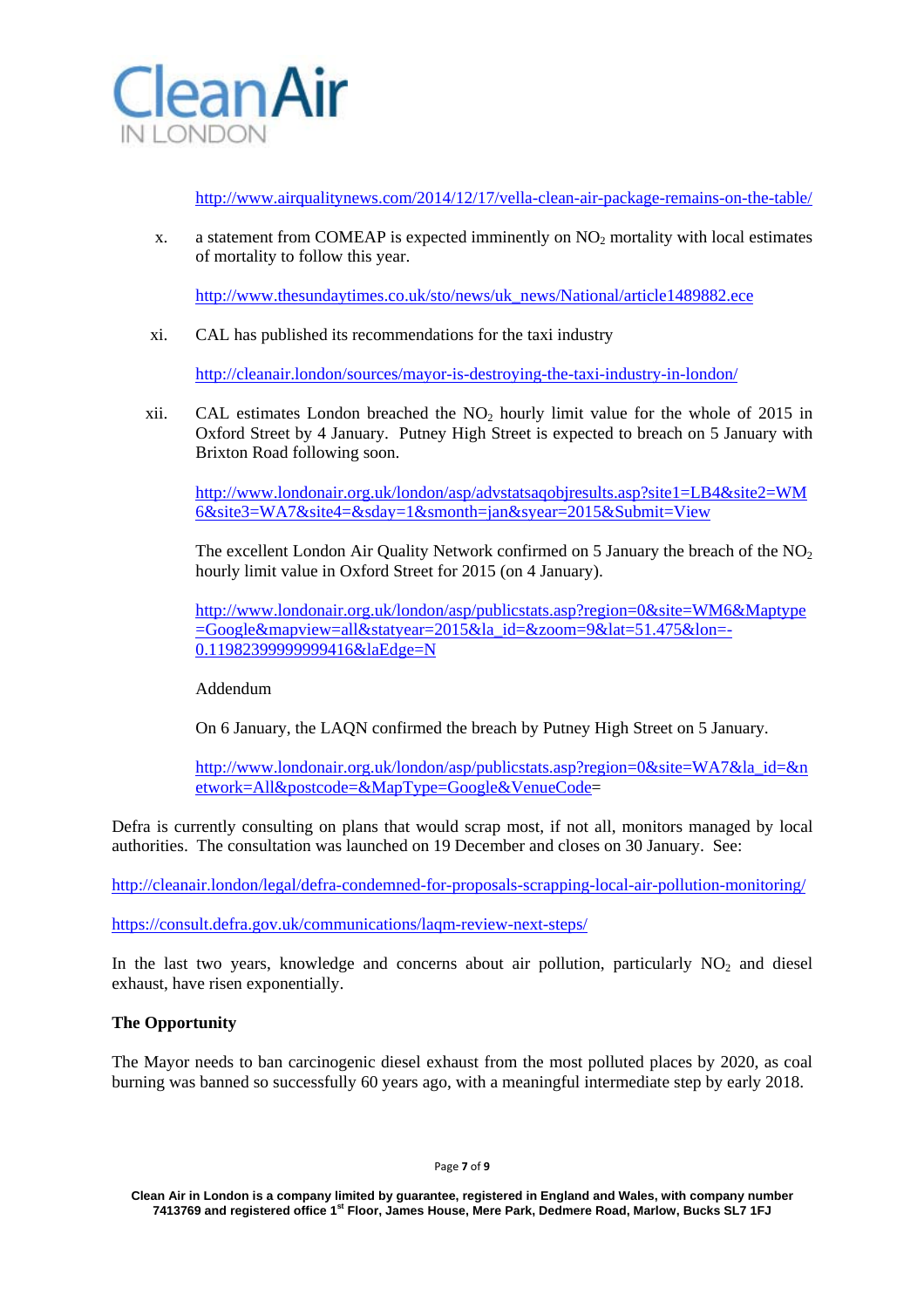

CAL explained the scale of action needed for the ULEZ in a letter to the Mayor dated 7 December 2013. Everything CAL said in that letter still stands and so please consider it again as an integral part of our response to this Consultation. CAL will not repeat it here.

http://cleanair.london/hot-topics/stop-hiding-air-pollution-and-ban-diesel-exhaust-in-two-stages-to-2020-as-coal-was-banned-60-years-ago/

The Mayor's ULEZ looks set to be one of the weakest and least ambitious transport measures in capital cities in 2020 not the best as the Mayor claims. Many capital cities in Europe have already taken action to restrict diesel vehicles and many more are already planning total bans for nonresidential diesel vehicles by 2020 or strongly indicating support for such measures e.g. Antwerp, Paris, Madrid, Brussels and the City of London. Details:

http://www.bbc.co.uk/news/world-europe-30368504

http://deredactie.be/cm/vrtnieuws.english/News/1.2175189

http://news.cityoflondon.gov.uk/city-comments-on-paris-diesel-vehicle-ban-proposals/

http://www.planetizen.com/node/71456

http://www.ecf.com/news/cities-love-and-protect-their-citizens-how-about-the-member-states-andthe-commission/

http://urbanaccessregulations.eu/low-emission-zones-main

Particularly disappointing is the Mayor's lack of ambition after he has identified what needs to be done. Only by banning diesel exhaust from the most polluted areas, 24 hours a day seven days a week, will it be possible to comply with WHO guidelines for  $NO<sub>2</sub>$  by 2020. In March 2014, TfL published the map below showing what could be achieved by setting a zero tailpipe emission standard in 2020 i.e. in practice this requires only a ban on diesel exhaust as petrol emissions are such a tiny proportion of the total for  $NO<sub>2</sub>$ . Of course, real world testing should be used to determine which petrol vehicles should be banned from the most-polluted areas to support this aim.



*Source: Transport for London presentation to ULEZ stakeholders, 3 March 2014* 

Page **8** of **9**

**Clean Air in London is a company limited by guarantee, registered in England and Wales, with company number 7413769 and registered office 1st Floor, James House, Mere Park, Dedmere Road, Marlow, Bucks SL7 1FJ**